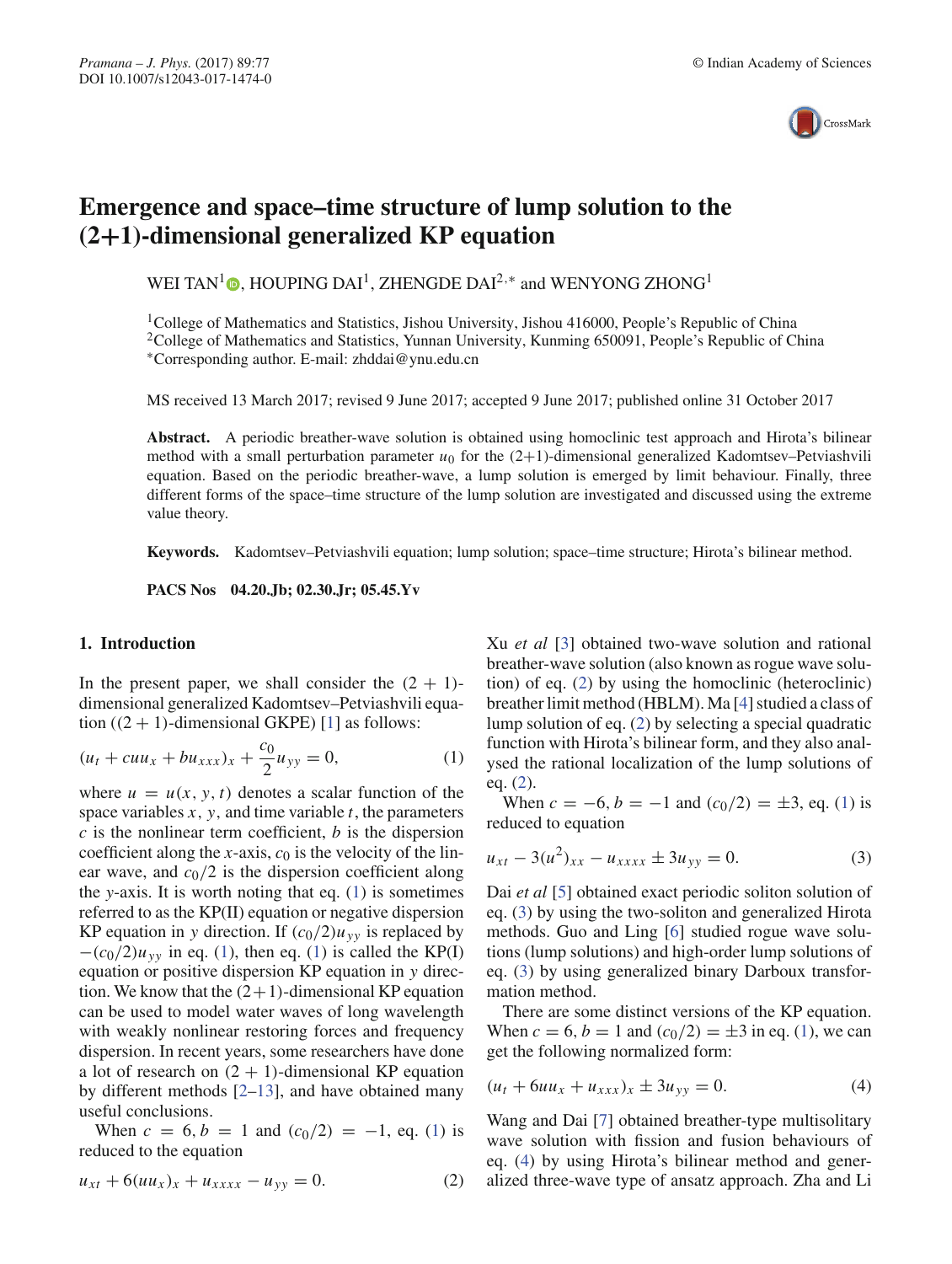[8] discussed *N* periodic-soliton solutions and 2*N* linesoliton solutions using Hirota's bilinear method.

When  $c = 6$ ,  $b = 1$  and  $(c_0/2) = 0$ , eq. (1) is reduced to the famous Korteweg–de Vries (KdV) equation

$$
u_t + 6(uu_x) + u_{xxx} = 0.
$$
 (5)

Dai *et al* [9] obtained exact periodic solitary-wave solution of eq. (5) by using the extended homoclinic test technique. Sun *et al* [10] obtained blow-up solutions and non-singular solutions using a complex Miura transformation and Darboux transformation method.

Soliton solution of nonlinear partial differential equation (NLPDEs) play a very important role in nonlinear science fields such as nonlinear optics, thermodynamics, fluid dynamics, solid-state physics, etc. They can provide more information and more physical insight into the nonlinear aspects problems, which lead to further applications [14–19]. Therefore, the research and investigation of soliton solution for NLPDEs has become more and more important and attractive. Numerous methods have been proposed to obtain soliton solutions of NLPDEs [20–23]. Lump solution, also called the vortex and antivortex solution, is a specific type of soliton solution, and was introduced in 1976 by Zakharov [24] and later by Craik [25]. In contrast to other forms of soliton solutions, lump solution is a kind of rational function solution, decayed polynomially in all directions in the space. Very recently, lump solutions were presented for many nonlinear systems [26–30]. In this paper, a periodic breather-wave solution is obtained via Hirota's bilinear method and homoclinic test technique [31] with a small perturbation parameter  $u_0$ , and a lump solution based on periodic breather-wave solution is studied by a limit behaviour. More importantly, we have also discussed that the space–time structure changes of lump solution not only depends on the small perturbation parameter  $u_0$ , but also has a relationship with the nonlinear term coefficient *c*, dispersion coefficient *b*, linear wave speed  $c_0$  and some other parameter. By changing the values of these parameters  $(u_0, b, c, c_0, \alpha, \alpha_1)$ , we obtain a lump solution of three different forms of the space–time structures: bright lump structure, dark lump structure and linear lump structure. Finally, the mathematical reason of different space–time structures are analysed using the extreme value theory of multivariate function. Some new and interesting phenomena of the lump solution are discovered.

#### **2. The emergence of lump solution**

In eq. (2), Xu and his collaborators are using a transformation  $\xi = x + t$  to reduce the  $(2 + 1)$ -dimensional KP equation to the  $(1+1)$ -dimensional NLPDEs. Some two-wave solution and rational breather wave solution are derived by the application of the HBLM with bilinear form of  $(1 + 1)$ -dimensional equation [3]. Here, a periodic breather-wave solution and a lump solution which is different from the paper  $[3,4]$  for  $(2 + 1)$ dimensional GKPE are obtained using extended homoclinic test approach [32] and Hirota's bilinear method. It is easy to note that  $u = u_0$  is a seed solution of eq. (1), where  $u_0$  is a free real number. Therefore, by Painlevé analysis, we assume that the solution of eq. (1) takes the form

$$
u(x, y, t) = u_0 + \frac{12b}{c} (\ln f)_{xx},
$$
 (6)

where  $f(x, y, t)$  is an unknown real function which will be selected later. Substituting eq. (6) into eq. (1), we have

$$
(\ln f)_{xxt} + cu_0 (\ln f)_{xxx} + 12b (\ln f)_{xx} (\ln f)_{xxx}
$$
  
+ b(\ln f)\_{xxxxx} + \frac{c\_0}{2} (\ln f)\_{xyy} = 0, (7)

which when integrated once with respect to *x*, yields

$$
(\ln f)_{xt} + cu_0 (\ln f)_{xx} + 6b (\ln f)_{xx}^2 + b (\ln f)_{xxxx}
$$
  
 
$$
+ \frac{c_0}{2} (\ln f)_{yy} = 0.
$$
 (8)

Therefore, eq. (8) can be converted into the following bilinear equation which is quite different from the work in [2–13]:

$$
\left(D_x D_t + cu_0 D_x^2 + b D_x^4 + \frac{c_0}{2} D_y^2\right) f \cdot f = 0, \tag{9}
$$

where the *D*-operator is defined by [33]

$$
D_x^m D_t^n f \cdot g = \left(\frac{\partial}{\partial x} - \frac{\partial}{\partial x'}\right)^m \left(\frac{\partial}{\partial t} - \frac{\partial}{\partial t'}\right)^n
$$
  
 
$$
\times f(x, t)g(x', t')|_{x'=x, t'=t}.
$$
 (10)

Now, with regard to eq. (9), by choosing a test function that is different from [3–5], using the extended heteroclinic test approach, we choose the test function of the form

$$
f(x, y, t) = e^{-\xi} + b_0 \cos(\eta) + b_1 e^{\xi},
$$
 (11)

where  $\xi = p(x + \alpha y + \beta t + \gamma)$ ,  $\eta = p_1(x + \alpha_1 y + \gamma)$  $\beta_1 t + \gamma_1$ ) and  $\alpha$ ,  $\beta$ ,  $\alpha_1$ ,  $\beta_1$ ,  $p$ ,  $p_1$ ,  $b_0$ ,  $b_1$ ,  $\gamma$ ,  $\gamma_1$  are some free real numbers to be determined later. Substituting eq. (11) into eq. (9) and collecting the coefficients of  $\cos(\eta)$ ,  $\sin(\eta)$ ,  $e^{\xi}$  and  $e^{-\xi}$ , then equating coefficients of these terms to zero, we obtain a set of algebraic equation about  $\alpha$ ,  $\beta$ ,  $\alpha$ <sub>1</sub>,  $\beta$ <sub>1</sub>,  $p$ ,  $p$ <sub>1</sub>,  $b$ <sub>1</sub> and  $b$ <sub>0</sub>. By using symbolic computation with Maple 16 to solve these algebraic equations, we can obtain the following relations: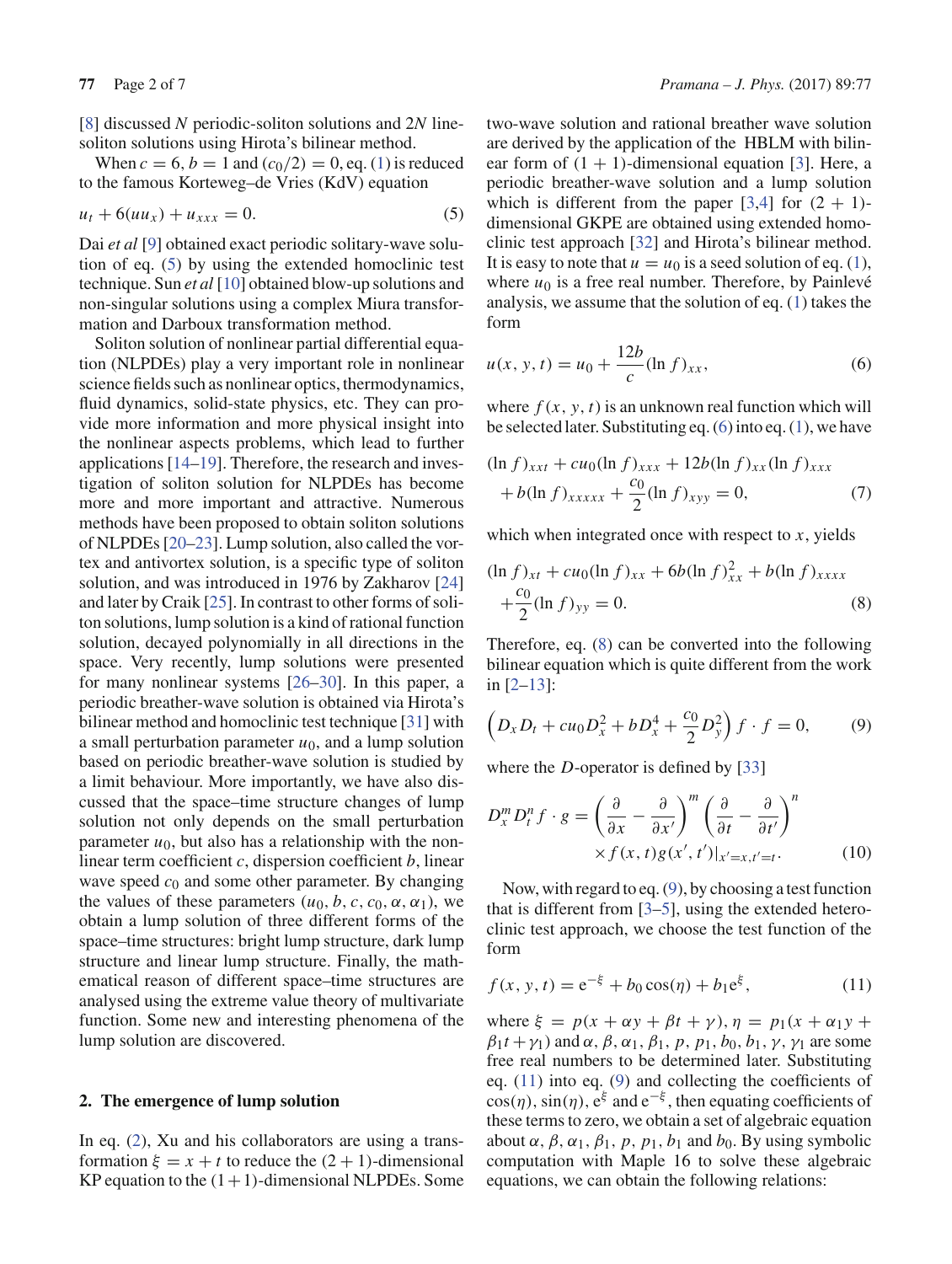$$
\begin{cases}\n\beta = b(3p_1^2 - p^2) \\
-cu_0 - \frac{c_0(2p_1^2\alpha_1\alpha - p_1^2\alpha_1^2 + p^2\alpha^2)}{2(p^2 + p_1^2)}, \\
\beta_1 = b(p_1^2 - 3p^2) - cu_0 \\
+c_0(p^2\alpha^2 - 2p^2\alpha_1\alpha - p_1^2\alpha_1^2) \\
+\frac{c_0(p^2\alpha^2 - 2p^2\alpha_1\alpha - p_1^2\alpha_1^2)}{2(p^2 + p_1^2)},\n\end{cases}
$$
\n(12)

$$
b_1 = \frac{b_0^2 p_1^2 \left(\frac{1}{2} c_0 p^2 (\alpha - \alpha_1)^2 - 3 b (p^2 + p_1^2)^2\right)}{4 p^2 \left(\frac{1}{2} c_0 p_1^2 (\alpha - \alpha_1)^2 + 3 b (p^2 + p_1^2)^2\right)}.
$$

Taking  $0 < b_1 \in R$ , substituting eqs (12) with eq. (11) into eq. (6), an exact solution of eq. (1) was obtained as follows:

$$
u(x, y, t) = u_0
$$
  
+ 
$$
\frac{12b}{c} \frac{(2\sqrt{b_1}\cosh(\xi + \frac{1}{2}\ln(b_1))p^2 - b_0\cos(\eta)p_1^2)}{2\sqrt{b_1}\cosh(\xi + \frac{1}{2}\ln(b_1)) + b_0\cos(\eta)}
$$
  
- 
$$
\frac{(2\sqrt{b_1}\sinh(\xi + \frac{1}{2}\ln(b_1))p - b_0\sin(\eta)p_1)^2}{(2\sqrt{b_1}\cosh(\xi + \frac{1}{2}\ln(b_1)) + b_0\cos(\eta))^2}.
$$
(13)

In order to obtain the lump solution from the exact solution eq. (13) for the  $(2+1)$ -dimensional GKPE, then taking  $p_1 = p$  and  $b_0 = -2$  in eq. (13). So, solution eq. (13) can be written as

$$
u(x, y, t) = u_0
$$
  
+ 
$$
\frac{12b}{c} \frac{(\sqrt{\Delta}\cosh(\xi + \frac{1}{2}\ln(\Delta))p^2 + \cos(\eta)p^2)}{\sqrt{\Delta}\cosh(\xi + \frac{1}{2}\ln(\Delta)) - \cos(\eta)}
$$
  
- 
$$
\frac{(\sqrt{\Delta}\sinh(\xi + \frac{1}{2}\ln(\Delta))p + \sin(\eta)p)^2}{(\sqrt{\Delta}\cosh(\xi + \frac{1}{2}\ln(\Delta)) - \cos(\eta))^2},
$$
(14)

where

$$
\Delta = \frac{c_0(\alpha - \alpha_1)^2 - 24bp^2}{c_0(\alpha - \alpha_1)^2 + 24bp^2},
$$
  
\n
$$
\xi = p\left(x + \alpha y + \left(2bp^2 - cu_0\right) + \frac{c_0}{2}\left(\frac{1}{2}\alpha_1^2 - \alpha\alpha_1 - \frac{1}{2}\alpha^2\right)\right)t + \gamma\right),
$$
  
\n
$$
\eta = p\left(x + \alpha_1 y - \left(2bp^2 + cu_0\right) + \frac{c_0}{2}\left(\frac{1}{2}\alpha_1^2 + \alpha\alpha_1 - \frac{1}{2}\alpha^2\right)\right)t + \gamma_1\right)
$$

and  $u_0$ , *b*, *c*, *c*<sub>0</sub>, *p*,  $\alpha$ ,  $\alpha_1$ ,  $\gamma$ ,  $\gamma_1$  are some free real numbers. The exact solution  $u(x, y, t)$  (eq. (13)) (or eq. (14)) is actually a periodic breather-wave solution, which



Figure 1. Space–time structure of eq. (13) with  $u_0 = 1/10$ ,  $c_0 = -6$ ,  $b = 1$ ,  $\alpha = 1$ ,  $\alpha_1 = -1/2$ ,  $b_0 = -2$ ,  $p = 1/2$ ,  $\gamma = \gamma_1 = t = 0$ , when (**a**)  $c = 1$  and (**b**)  $c = -1$ . Curved lines drawn at the bottom of this figure are contour lines.

includes a number of free parameters. That is to say, the homoclinic breather-wave solution is a homoclinic wave homoclinic to a fixed point  $u_0$  of eq. (14) when  $t \to \pm \infty$  [34], and is a periodic wave with period  $2\pi$ along  $X = \xi$  [35]. From figure 1 we can clearly see that amplitude periodically oscillates with the evolution of *y* or*t*. The space–time structure of the *y–t* plane of eq. (13) has changed, when the values of  $u_0$ , *b*, *c*, *c*<sub>0</sub>, *p*,  $\alpha$ ,  $\alpha_1$ ,  $\gamma$ and  $\gamma_1$  are changed. Through deep analysis we know that homoclinic wave is hidden under the plane wave, when the nonlinear term coefficient  $c < 0$  (see figure 1b); homoclinic wave is exposed on the plane wave, when  $c > 0$  (see figure 1a).

Notice that

$$
\Delta = \frac{c_0(\alpha - \alpha_1)^2 - 24bp^2}{c_0(\alpha - \alpha_1)^2 + 24bp^2} \to 1
$$

in eq. (14), when  $p \rightarrow 0$ . Therefore, if  $p \rightarrow 0$  in eq. (14), we can derive the following lump solution: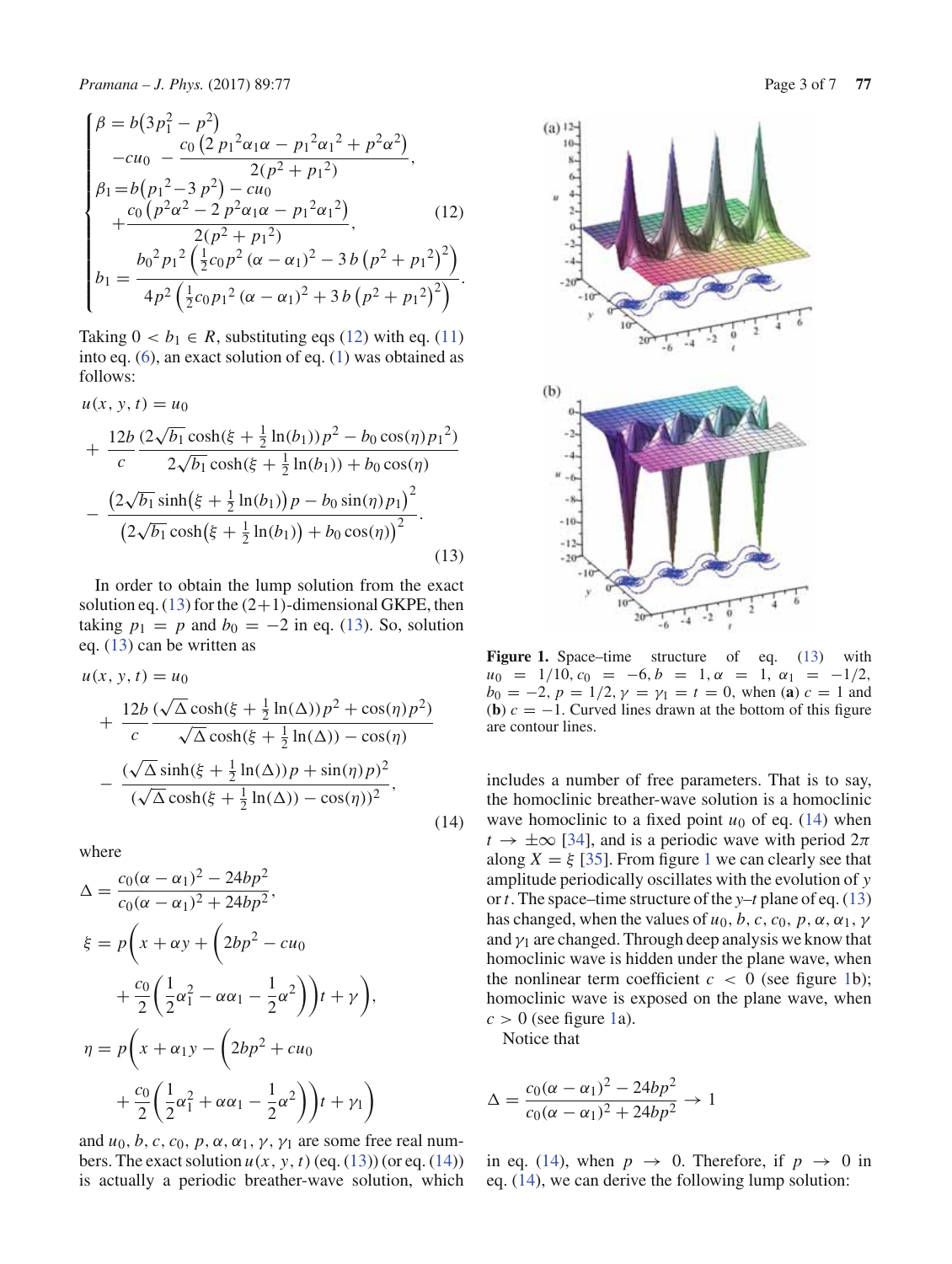$$
u(x, y, t) = u_0 - \frac{12b\left(8\theta \vartheta + \frac{192b}{c_0(\alpha - \alpha_1)^2}\right)}{c\left(\theta^2 + \vartheta^2 - \frac{48b}{c_0(\alpha - \alpha_1)^2}\right)^2},\tag{15}
$$

where

$$
\theta = x + \alpha y
$$
  
+ 
$$
\left(-cu_0 + \frac{c_0}{2} \left(\frac{1}{2} \alpha_1^2 - \alpha \alpha_1 - \frac{1}{2} \alpha^2\right)\right) t + \gamma,
$$
  

$$
\vartheta = x + \alpha_1 y
$$
  
- 
$$
\left(cu_0 + \frac{c_0}{2} \left(\frac{1}{2} \alpha_1^2 + \alpha \alpha_1 - \frac{1}{2} \alpha^2\right)\right) t + \gamma_1.
$$

Take  $bc_0 < 0$  and  $\alpha \neq \alpha_1$  in eq. (15) to avoid the singularity. Obviously, the exact solution eq. (15) represents a kind of exact solitary wave solution in the form of the rational function, and this kind of soliton solution is actually called lump solution [15]. Some researchers also call this as rogue wave solution [3], and the periodic feature has disappeared, as compared with solution eq. (13). Here, it is interesting to note that the amplitude pulse decays algebraically to the perturbation parameter  $u_0$ . In fact, the asymptotic behaviour of the lump solution eq. (15) can be found  $u(x, y, t) \rightarrow u_0$ , either  $x \to \pm \infty$  or  $y \to \pm \infty$  or  $t \to \pm \infty$ . The lump solution (eq. (15)) with specific values of the involved parameters are plotted, as illustrative examples. The curves with different independent variables  $(u - t \text{ and } u - v)$  in figure 2b and 2c show that the solution in the form of eq. (15) has the properties of impulsive solutions. Meanwhile, we noticed that the lump solution (eq. (15)) has a number of free parameters  $\alpha$ ,  $\alpha_1$ ,  $\gamma$ ,  $\gamma_1$ , *b*, *c* and *c*<sub>0</sub>, and when these free parameters take different values, the space– time structure of the lump solution is changed, and we get three different forms of lump structure: bright lump structure (see figure 2a), dark lump structure (see figure 3a) and linear lump structure (see figure 3b). From figure 2a we can clearly see that the bright lump structure has one upward peak and two small downward projections, the main peak forms a much higher hill, the two downward projections are hidden under the plane wave. On the contrary, the dark lump structure contains two small upward projections and one downward peak, the downward peak is hidden under the plane wave. These new and interesting phenomena of space–time structure of the  $(2+1)$ -dimensional GKPE are discovered for the first time.

For the KdV eq. (5), by variable transformation  $u(x, t) = u_0 + 2(\ln f)_{xx}$ , where  $u_0$  is a free real number and

$$
f(x,t) = e^{-p(x+\beta t + \gamma)} + b_0 \cos(p_1(x+\beta_1 t + \gamma_1)) + b_1 e^{p(x+\beta t + \gamma)}.
$$
 (16)



**Figure 2.** Space–time structure of eq. (15) with  $u_0 = 0$ ,  $c_0 = -2, b = 1, c = 6, \alpha = -1/2, \alpha_1 = 1, \gamma = \gamma_1 = x = 0$ : (**a**) Three-dimensional plot, (**b**) *t*-curves and (**c**) *y*-curves.

The calculation is similar to the  $(2 + 1)$ -dimensional GKPE, and we can obtain the following relations: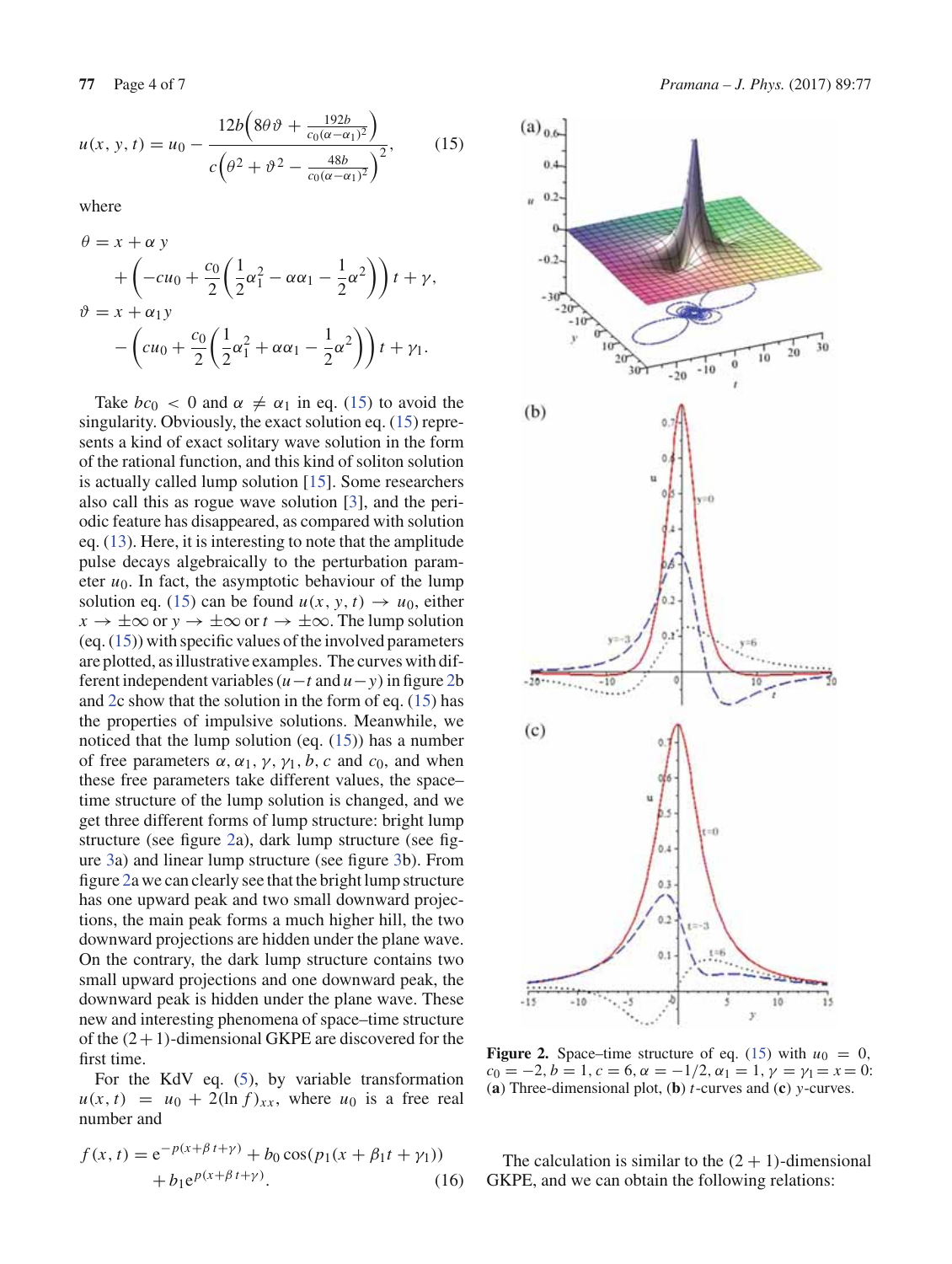

**Figure 3.** Space–time structure of eq (15) with  $c_0 = -2$ ,  $b = 1, c = -6, \alpha = -1/2, \alpha_1 = 1, \gamma = \gamma_1 = x = 0$ : (a)  $u_0 = 0$ , **(b)**  $u_0 = -5/48$ . Curved lines drawn at the bottom of this figure are contour lines.

$$
b_0 = -2\sqrt{b_1}, \quad p_1 = ip, \quad \beta_1 = -\beta - 12u_0 - 8p^2,\tag{17}
$$

where *i* is the imaginary unit and  $b_1$ ,  $\beta$ ,  $\gamma$ ,  $\gamma$ <sub>1</sub>,  $p$  are some free real numbers. So, we obtain a single soliton solution of  $(1 + 1)$ -dimensional KdV

# **3. Theoretical analysis of space–time structure changes**

Here, we shall discuss the reason for space–time structure changes of the exact lump solution (eq. (15)) using the extreme discriminant theory of multivariate function. Through the analysis of the extreme value theory, we can know that the space–time structure of lump solutions are very rich and diverse. Now, consider the critical point of the two-element function  $U(y, t) = u(0, y, t)$ . In order to obtain the extremum of the function  $U(y, t)$ , we need to calculate the necessary condition

$$
\begin{cases}\n\frac{\partial U\left(\mathbf{y},t\right)}{\partial \mathbf{y}} = 0, \\
\frac{\partial U\left(\mathbf{y},t\right)}{\partial t} = 0.\n\end{cases}
$$
\n(20)

Thus, solving eq. (20) leads to a critical point  $p(y, t)$ , where

$$
\begin{cases}\ny = \frac{2(\gamma_1 - \gamma)(c_0 \alpha \alpha_1 + 2cu_0) + c_0(\gamma_1 + \gamma)(\alpha^2 - \alpha_1^2)}{(\alpha - \alpha_1)(c_0 \alpha^2 + c_0 \alpha_1^2 - 4cu_0)}, \\
t = \frac{4(\alpha_1 \gamma - \alpha \gamma_1)}{(\alpha - \alpha_1)(c_0 \alpha^2 + c_0 \alpha_1^2 - 4cu_0)}.\n\end{cases}
$$
\n(21)

Substituting eq. (21) into two-element function  $U(y, t)$ , through complicated calculation, we can get the extreme value as

$$
U(y, t)|_p = u_0 - \frac{c_0(\alpha - \alpha_1)^2}{c}.
$$
 (22)

Furthermore, at the point *p*, the second-order derivative can be obtained as

$$
\begin{cases}\n\Delta = \frac{\partial^2}{\partial y^2} U(y, t) = \frac{c_0^2 (\alpha - \alpha_1)^4 (\alpha^2 + \alpha_1^2 + \alpha \alpha_1)}{12bc}, \\
H(U) = \begin{vmatrix}\n\frac{\partial^2}{\partial y^2} U(y, t) & \frac{\partial^2}{\partial y \partial t} U(y, t) \\
\frac{\partial^2}{\partial t \partial y} U(y, t) & \frac{\partial^2}{\partial t^2} U(y, t)\n\end{vmatrix} \n= \frac{c_0^4 (\alpha - \alpha_1)^{10} (c_0 \alpha^2 + c_0 \alpha_1^2 - 4cu_0)}{1536b^2c^2}.\n\end{cases} (23)
$$

$$
u(x,t) = u_0 + 2p^2 - \frac{2p^2(\sinh p(x + \beta t + \gamma + \frac{1}{2}\ln(b_1)) + \sinh p(x - (\beta + 12u_0 + 8p^2)t + \gamma_1))^2}{(\cosh p(x + \beta t + \gamma + \frac{1}{2}\ln(b_1)) - \cosh p(x - (\beta + 12u_0 + 8p^2)t + \gamma_1))^2}.
$$
 (18)

Letting  $b_1 = 1$ , and taking  $p \rightarrow 0$  in eq. (18), we obtain a rational function solution

$$
u(x,t) = u_0 - \frac{8}{(2x - 12u_0t + \gamma + \gamma_1)^2}.
$$
 (19)

Notice that  $\alpha^2 + \alpha_1^2 + \alpha \alpha_1 > 0$  in eqs (23). We can get the following results by using the discriminant theory of the extreme value of the two-element function.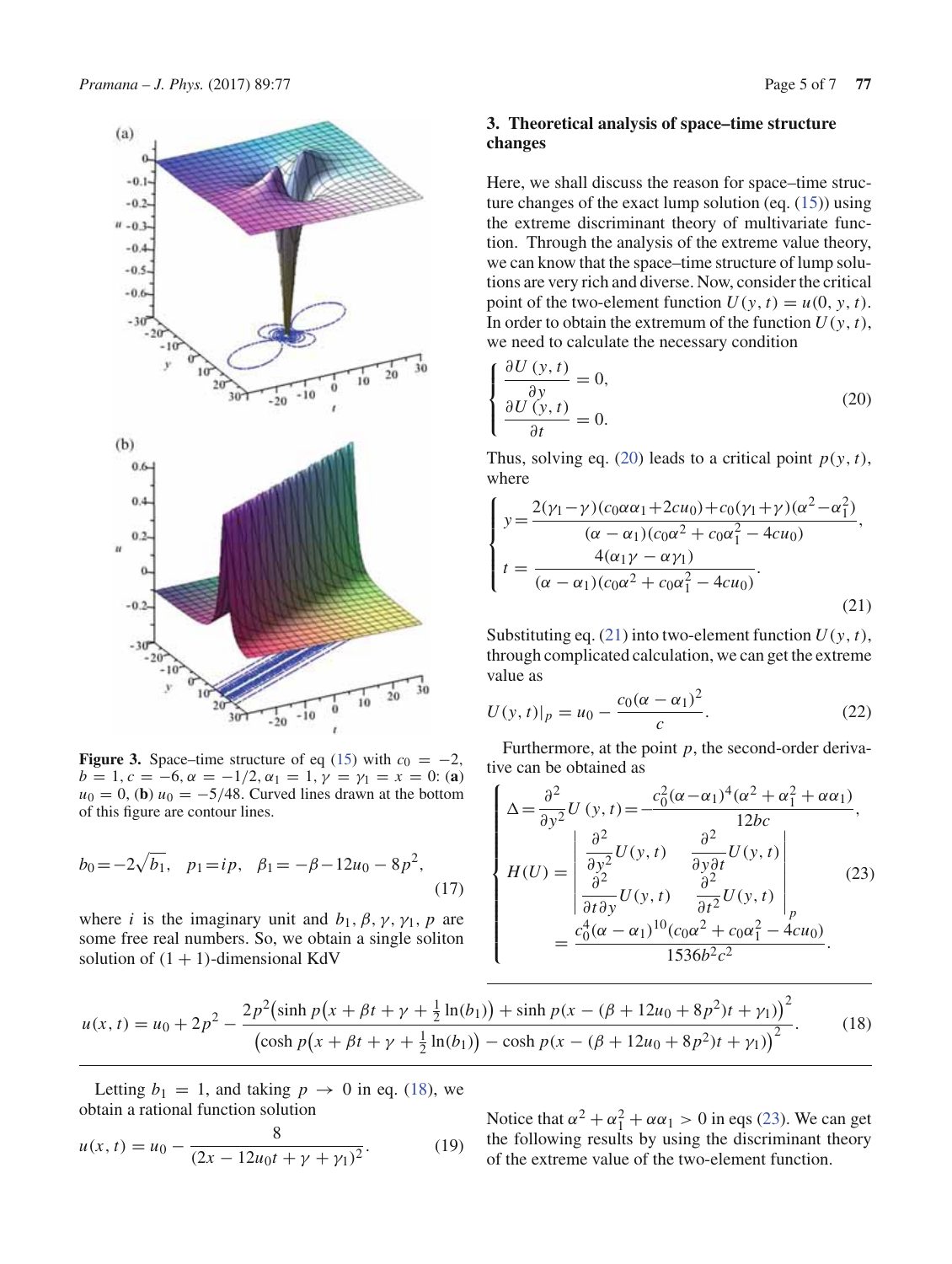(i) If  $bc > 0$  and  $c_0 \alpha^2 + c_0 \alpha_1^2 - 4cu_0 > 0$ , that is,  $\Delta <$ 0 and  $H(U) > 0$ , the critical point  $p(y, t)$  is a maximum point and  $U(y, t)_{\text{max}} = u_0 - [c_0(\alpha - \alpha_1)^2/c]$ ,  $U(y, t)$ shows single bright lump structure characteristics (see figure 2a).

(ii) If  $bc < 0$  and  $c_0\alpha^2 + c_0\alpha_1^2 - 4cu_0 > 0$ , that is,  $\Delta > 0$  and  $H(U) > 0$ , the critical point  $p(y, t)$  is a minimum point and  $U(y, t)_{\text{min}} = u_0 - [c_0(\alpha - \alpha_1)^2/c],$  $U(y, t)$  shows dark lump structure characteristics (see figure 3a).

(iii) If  $c_0\alpha^2 + c_0\alpha_1^2 \le 4cu_0$ , that is,  $H(U) \le 0$ , the test is inconclusive at  $p(y, t)$  via the extreme discriminant theory,  $U(y, t)$  shows linear lump structure characteristics (see figure 3b).

Through the above theoretical analysis, numerical simulation and three-dimensional image simulation, theoretical reasons for the change of space–time structure of lump solution for the  $(2+1)$ -dimensional GKPE is clearly displayed. The space–time structure of the exact lump solution is mainly used to determine the value of the perturbation parameter  $u_0$ , nonlinear term coefficient *c*, dispersion coefficient *b* and linear wave speed *c*0. Under different parameters conditions, we obtained three different forms of space–time structure of the lump solution: bright lump structure, dark lump structure and linear lump structure.

### **4. Conclusions**

In summary, a class of lump solutions based on quadratic function has been analysed in refs [12,14,20] and [27] by Prof. Ma. But, in this manuscript, applying the extended homoclinic test approach and Hirota's bilinear method with a perturbation parameter  $u_0$  to the  $(2 + 1)$ -dimensional GKPE, we obtained a periodic breather-wave solution. Meanwhile, a lump solution was emerged from the periodic breather-wave solution by limit behaviour. The exact analytic solutions (periodic breather-wave solution and lump solution) contain some free parameters  $u_0$ ,  $b$ ,  $c$ ,  $\alpha$ ,  $\alpha_1$  and  $c_0$ . Some new and interesting space–time structures of lump solution were investigated: bright lump structure, dark lump structure and linear lump structure varies with values of these parameters. Finally, we analysed the reasons for the change of space–time structure using the extreme discriminant theory of the two-element function. In addition, we obtained a single soliton solution and a rational function solution of the  $(1 + 1)$ -dimensional KdV equation. Our results show the diversity of the spatial and space–time structures of solitary waves in nonlinear dynamic systems. Meanwhile, we also hoped that our results will provide some valuable information in the field of nonlinear science.

## **Acknowledgements**

This work was supported by Educational Commission of Hunan Province of China (16c1307), Scientific Research Project of Education Department of Hunan Province (No. 17C1297) and Jishou University Natural Science Foundation (No. Jd16010).

## **References**

- [1] S K Liu and S D Liu, *Nonlinear equations in physics* (Beijing University Press, Beijing, 2012)
- [2] M S Osman, *Nonlinear Dyn.* **87**, 1209 (2017)
- [3] Z Xu, H Chen and Z Dai, *Appl. Math. Lett.* **37**, 34 (2014)
- [4] W X Ma, *Phys. Lett. A* **379**, 1975 (2015)
- [5] Z Dai, S Li and Q Dai, *Chaos, Solitons and Fractals* **34**, 1148 (2007)
- [6] Y F Guo and L M Ling, *Commun. Theor. Phys.* **59**, 723 (2013)
- [7] C J Wang and Z D Dai, *Appl. Math. Comput.* **235**, 332 (2014)
- [8] Q Zha and Z Li, *Chin. Phys. B* **93**, 244 (2008)
- [9] Z D Dai, Z J Liu and D L Li, *Chin. Phys. Lett.* **25**, 1531 (2008)
- [10] Y Sun, J Yuan and D J Zhang,*Commun. Theor. Phys.* **61**, 415 (2014)
- [11] J Y Yang and W X Ma, *Int. J. Mod. Phys. B* **28**, 1640028 (2016)
- [12] W X Ma, Z Qin and L Xing, *Nonlinear Dyn.* **84**, 923 (2015)
- [13] W X Ma, Y Zhou and R Dougherty, *Int. J. Mod. Phys. B* **30**, 1640018 (2016)
- [14] M S Osman, *Waves Random Complex Media* **4**, 434 (2016)
- [15] C J Wang, *Nonlinear Dyn.* **85**, 1119 (2016)
- [16] H I Abdelgawad, M Tantawy and M S Osman, *Math. Meth. Appl. Sci.* **39**, 168 (2016)
- [17] M S Osman, *Pramana J. Phys.* **88**, 67 (2017)
- [18] S Zhang, C Tian and W Y Qian, *Pramana J. Phys.* **86**, 1259 (2016)
- [19] M S Osman and H I Abdel-Gawad, *Eur. Phys. J. Plus.* **130**, 1 (2015)
- [20] W X Ma, *Sci. Chin. Math.* **55**, 1769 (2012)
- [21] H I Abdelgawad and M S Osman, *J. Adv. Res.* **6**, 593 (2015)
- [22] H I Abdel Gawad and M S Osman, *Kyungpook Math. J.* **53**, 661 (2013)
- [23] M S Osman, *Open Phys.* **14**, 26 (2016)
- [24] V E Zaharov, *Doklady Akademii Nauk SSSR* **228**, 1314 (1976)
- [25] A D D Craik and J A Adam, *Proc. R. Soc. A* **363**, 243 (1978)
- [26] W Tan, Z D Dai and H P Dai, *Therm. Sci.* **21**, 1673 (2017)
- [27] W X Ma and Y Zhou, *Int. J. Mod. Phys. B* **30**, 1640018 (2016)